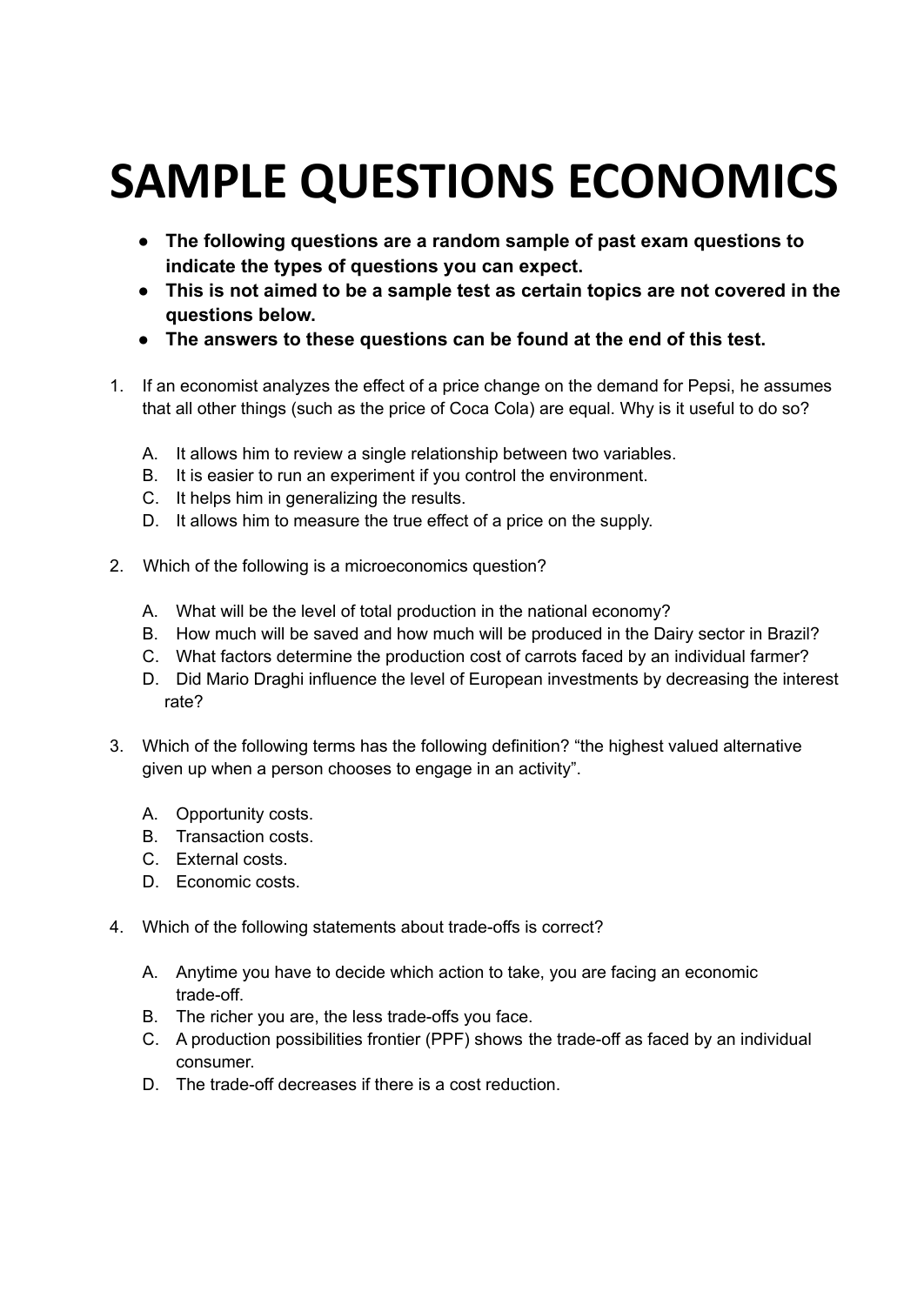- 5. What is unique about the 'entrepreneurial ability' production factor?
	- A. It cannot produce goods by itself.
	- B. It earns income from producing goods and services.
	- C. It is supplied by human resources.
	- D. It involves combining the other factors of production.
- 6. Which of the statements below is applicable if a society decides it wants more of one good, but all resources are fully used?
	- A. The production of that good can be expanded by technological development.
	- B. The production of this good will lead to inflation.
	- C. Unemployment will increase when producing that good.
	- D. The government has to organize the additional supply of that good.
- 7. Review the picture of the Production Possibilities Frontier.



Is it possible to consume 7 computers and 50 textbooks in this economy?

- A. Yes, this could be possible but it will lead to inflation.
- B. Yes, this could be possible if fewer other items are produced.
- C. Yes, this could be possible under autarky.
- D. Yes, this could be possible with international trade.
- 8. What relationship between specialization and trade is **not** correct?
	- A. The total production can increase through specialization.
	- B. Specialization by all individual workers in a system implies more intensive trade.
	- C. People who specialize, most often trade with others.
	- D. Specialization with direct trade leads to lower transaction costs.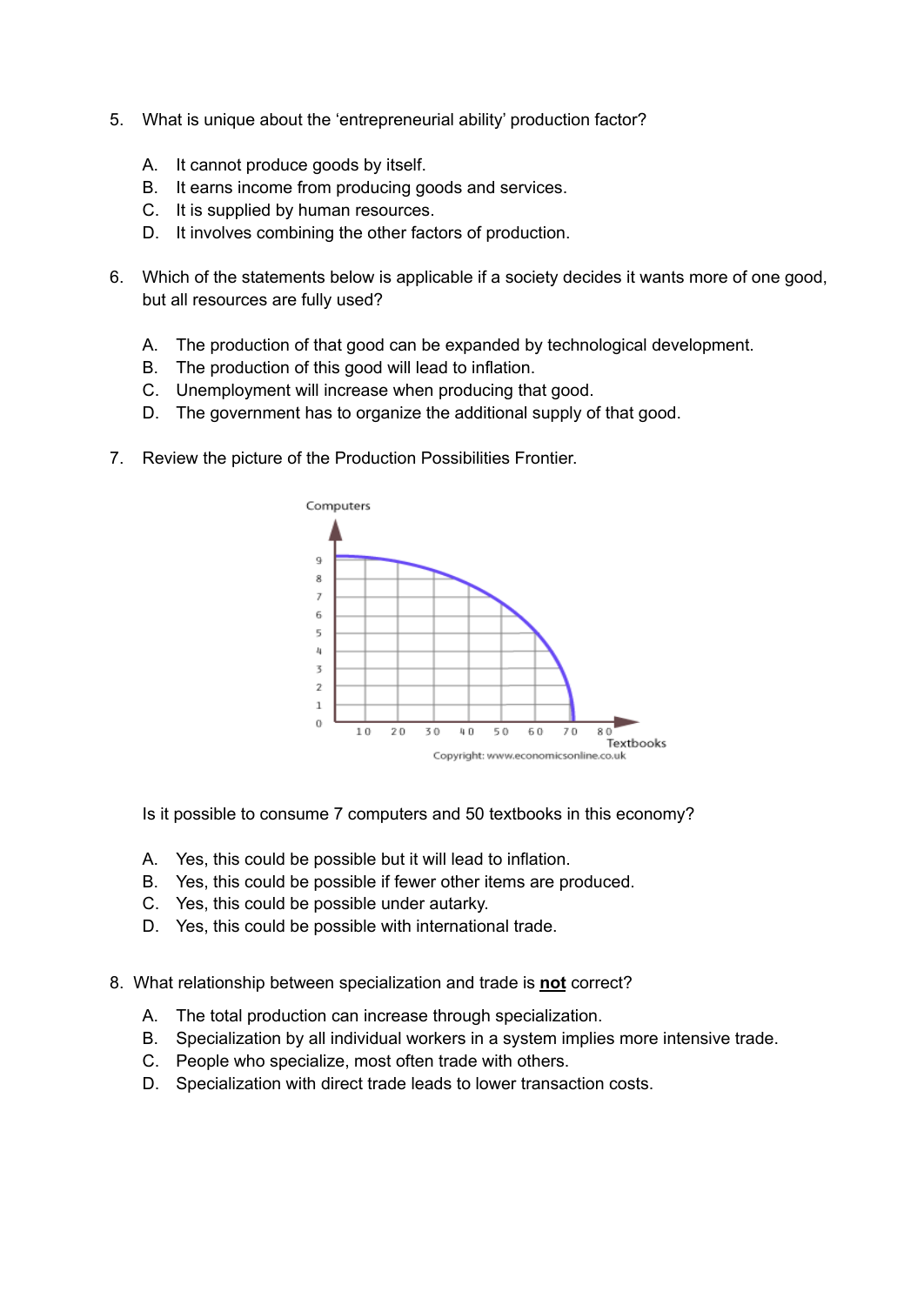- 9. What is a characteristic of a highly competitive market?
	- A. There is a small number of independent sellers.
	- B. There is a small number of independent buyers.
	- C. Heterogeneous products are traded on this market.
	- D. There often isn't a physical place where supply and demand meet.
- 10. What is the technical description of 'demand-curve' in a market?
	- A. A curve in a graph that shows how demand changes if prices change, other factors remaining the same.
	- B. A curve in a graph that shows how demand changes if supply changes, other factors remaining the same.
	- C. A curve in a graph that shows how demand changes if income changes, other factors remaining the same.
	- D. A curve in a graph that shows how demand changes if taxes change, other factors remaining the same.
- 11. Suppose a shortage suddenly appears at the current market price. Which of the following could **not** be a possible cause?
	- A. A sudden decrease in demand.
	- B. A sudden increase in demand.
	- C. A sudden decrease in supply.
	- D. A sudden increase in demand and a sudden decrease in supply.
- 12. The price of **coffee** has risen in the past few years. What happens to the demand for **tea**, assuming that tea is a substitute product for coffee?
	- A. Nothing, it remains the same.
	- B. It decreases because the income of coffee producers has decreased.
	- C. It increases because people prefer to drink tea over coffee.
	- D. It decreases because the income of tea producers has relatively decreased.
- 13. When more firms start producing a product, which of the following happens?
	- A. An increase in market demand.
	- B. A higher market price.
	- C. An increase in production.
	- D. An increase in market supply.
- 14. If the current market price is \$ 3 a unit and a price ceiling, i.e. a maximum price, is imposed at \$ 2, which of the following is correct?
	- A. A price of \$ 2 a unit is the legally allowed minimum price.
	- B. A shortage will develop when the price ceiling is implemented.
	- C. There will be a decrease in the quantity demanded.
	- D. Suppliers will make a profit more easily.